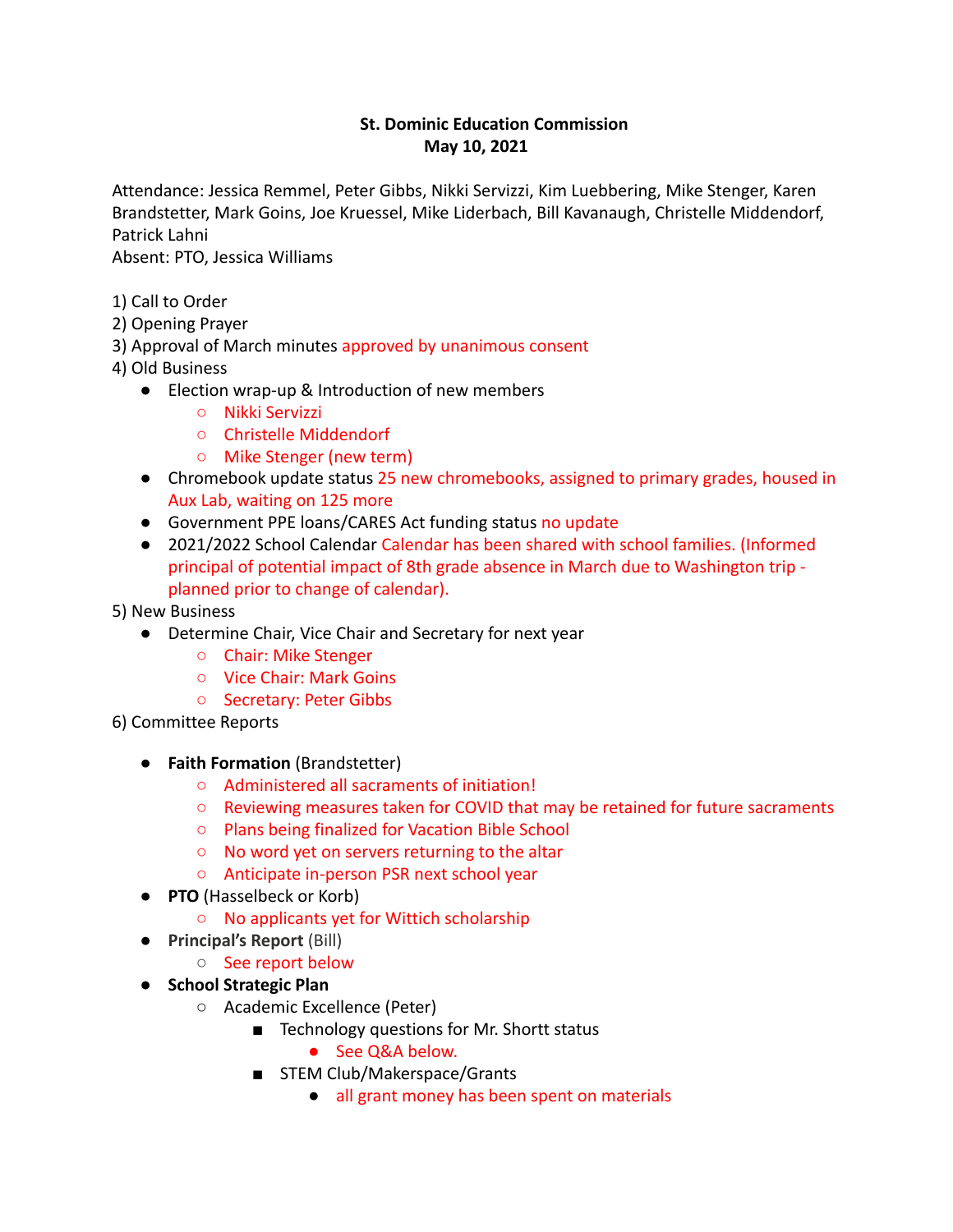- Continuing interest in gardening project, need new champion since Mrs. Roth is retiring
- Received grants for 3 new Automated External Defibrillators
- Public Speaking done in Mr. Ward's Jr High class
- Teacher Engagement & Recognition (Jessica & Jessica)
- Catholic Culture, Community & Family
	- Covered with Faith Formation report
- Marketing & Communication (Mark & Joe)
	- School Website
		- Work approved to move forward with school site refresh. Parish site will be updated later.
	- Google ad grant
- Goals entering next school year
- **Tuition Credit** (Lahni)
	- \$206.62 from Frisch's
	- Chipotle fundraiser 5/11
	- Working on Loaded Gyro fundraiser
	- Working on online bookstore fundraiser
- 7) Next Meeting: Monday, September 13 at 7 pm, school library.
- 8) Closing Prayer
- 9) Adjournment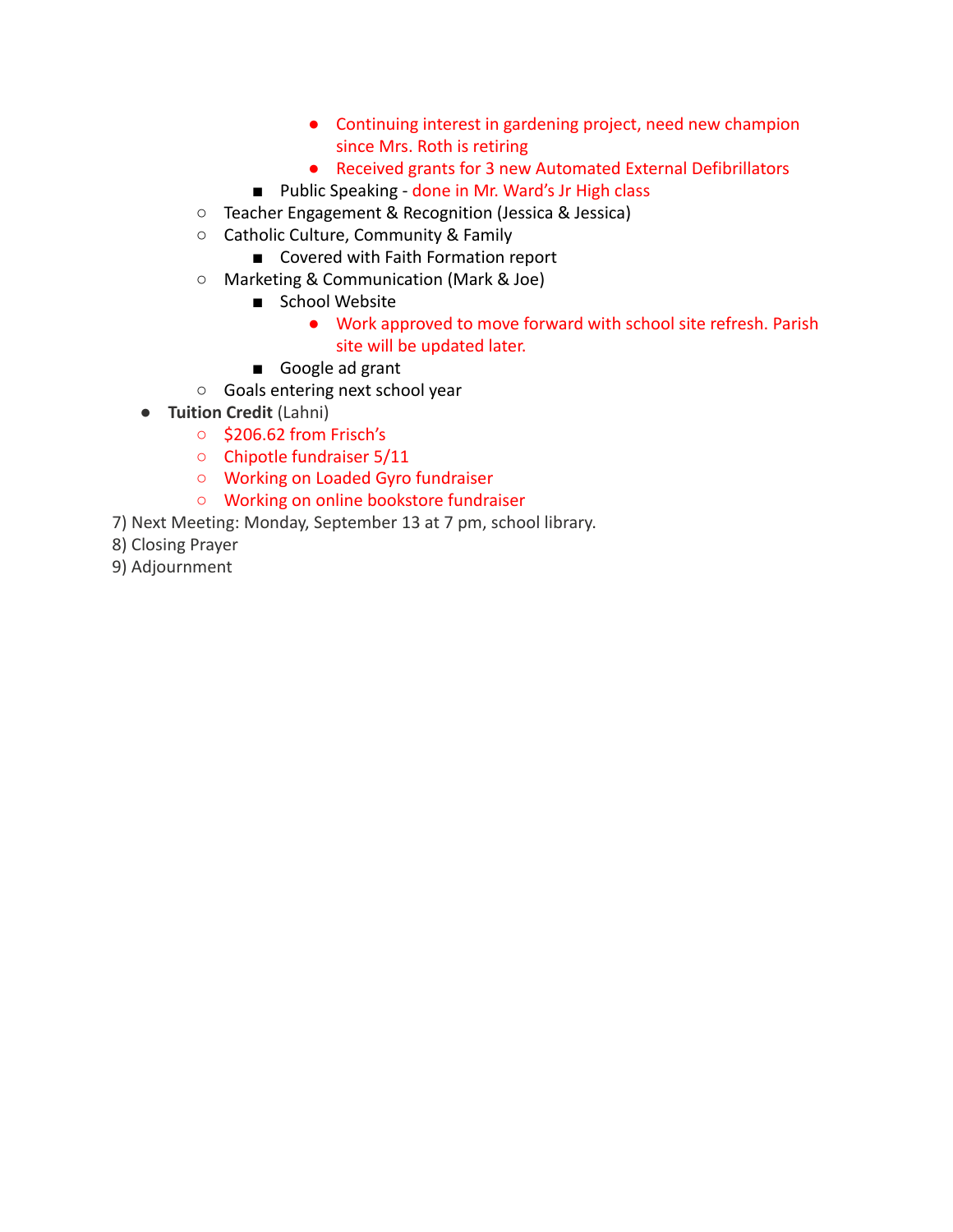# **Principal's Report**

1. Registration Updates for 2021-22 school year. PS - 42 K - 51 total (9 - 1/2 day) will hire additional full-time aid due to number of students  $1 - 41$  $2 - 41$ 3 - 29 4 - 35 5 - 44 6 - 37 7 - 41  $8 - 51$ Total for  $K-8 - 370$ This year's total K-8-364 PS- 49

# Request for information on % of Catholics in student body

2. Capital Improvement Status-Email from Fr. Jim that was sent out to the staff last week and will be incorporated into the Parent Press in the next week or so:

> Thank you for taking the time to help us determine and prioritize our capital improvements for the immediate future. Your evaluations and recommendations for improving our campus facilities are invaluable. Let me tell you what we did. Deacon Mark, Charlie DeZarn, and Dan Jacobs walked through the building and outside with your recommendations to observe first hand and clarify your observations. We then met and decided on the following priorities:

- The gym restrooms will be renovated this summer. New floor, fixtures, paint, possible new stalls, possible AC
- We are getting bids for more security cameras and looking into funding.
- 6th grade floors will be replaced.
- Closet doors in the lower grades will be repaired.
- We are in the process of getting estimates to repair parking lot blacktop and curbs behind the gym.
- We are replacing the noisy ice machine in Teal Hall and researching noise reduction options in cafeteria.
- Removing wall and opening up windows for more natural light in cafeteria.
- Air conditioning cafeteria, gym, lower level rooms (auxiliary services) near church. (getting bids and exploring possible funding)
- An outside vendor will do a deep cleaning of the entire school, including restrooms, over the summer.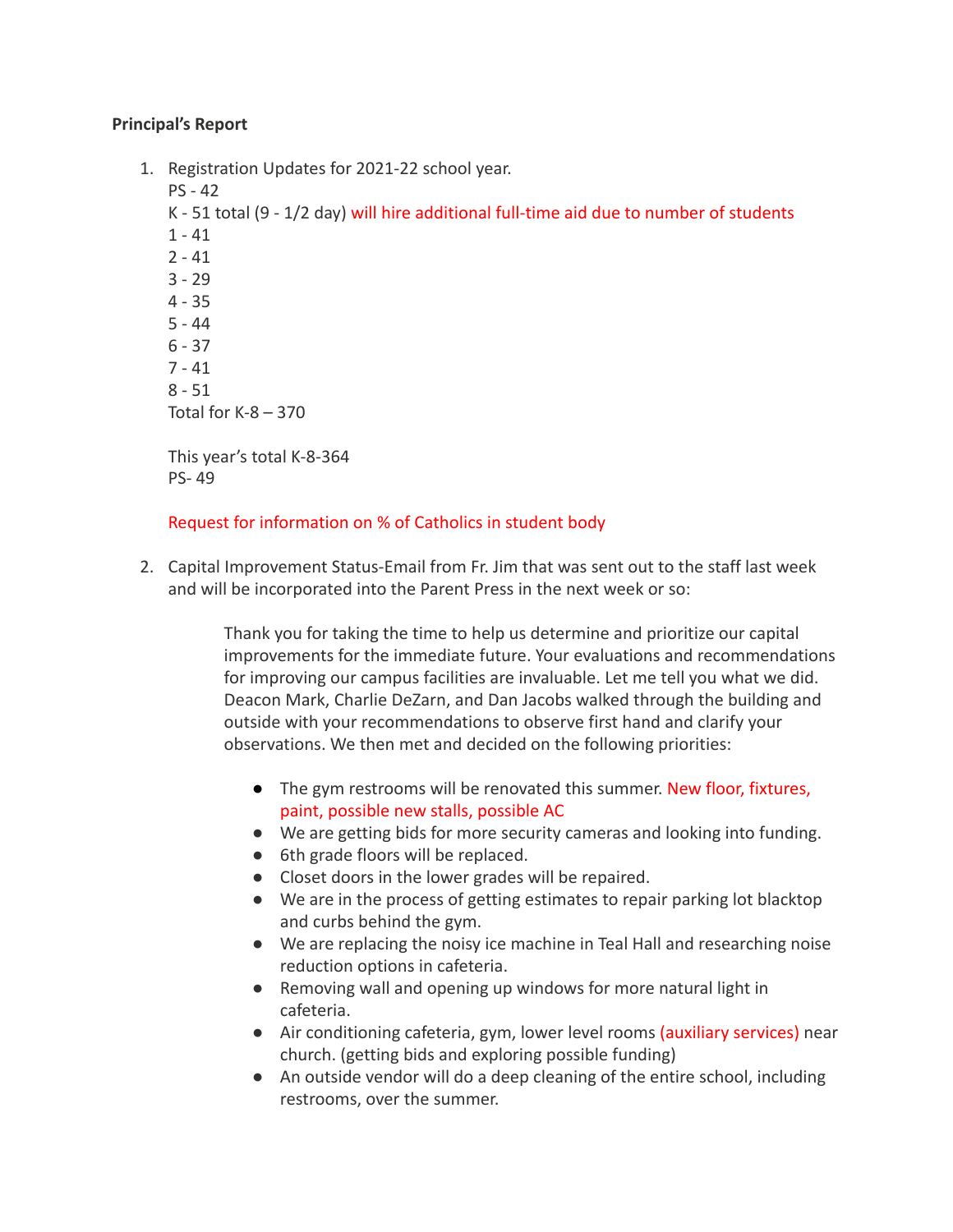3. New Hire: Mr. Lenny Winiarski went to St. Als Bridgetown, LaSalle High School, and is graduating from Bluffton University. He is getting his license in Adult/Young Adolescent Integrated Social Studies. He has played all four years on the baseball team. He comes highly recommended.

\*Dr. Romanello's replacement has not been named yet. Hamilton County Education Service Center and I will be working together to make that decision on who will take Dr. Romanello's place.

\*\*The Preschool Director has not been decided yet however we will finalize that decision very soon.

\*\*\*There will be another full time Kindergarten aide that will be hired for next school year due to the large numbers in our Kindergarten class for next school year.

- 4. Walk a Thon Update: We have raised over \$25,000 for Walk a Thon!!!! My thanks to the parents, students, and relatives as well as the staff especially Mrs. Julie Schloemer and Mrs. Karen Awad who have chaired this event for the school. Mrs. Glassmeyer's class raised \$1,200.74 so they will be the VIP's for the walk.
- 5. Graduation- June 2
	- Graduation Brunch: School Gym-11 am. COVID-19 guidelines will be followed (8th grader and parents)
	- Graduation: Church-7 pm. Students will meet in the Gathering Space at 6:30 PM (Student + 4 guests)
	- Graduation Dance: Immediately following Graduation (Students only) in the gym
- 6. Updates on accommodations for struggling students-none at this time. There are some things that we are working on to put in place for next school year. We will work through the Academic Issues Committee on this. Suggestion to consider offering summer school to help students overcome shortfalls.
- 7. Friday May 21 Michael Holder will be here making a video for our school that we will put on our website. If you would be willing to be in the video let me know. We will also need some parents and students as well to be in the video. Michael will be using the library during the day to do the interviews as well as videotaping in the school.
- 8. We have decided to go with Gradelink as our new Student Information System for the 2021-22 school year. It will be more intuitive for parents, teachers, and administration, and provide an app for our parents to check their child's grades on their mobile devices as well.
- 9. I am working with Joe Kruessel, Mark Goins, Josh Shortt, Stephanie Sitzler and Charlie DeZarn to improve the look of our website. We have met once and we will continue to meet and communicate our progress to each other. We hope to have a new website for the school by the Fall of 2021. My thanks to everyone for their help on this.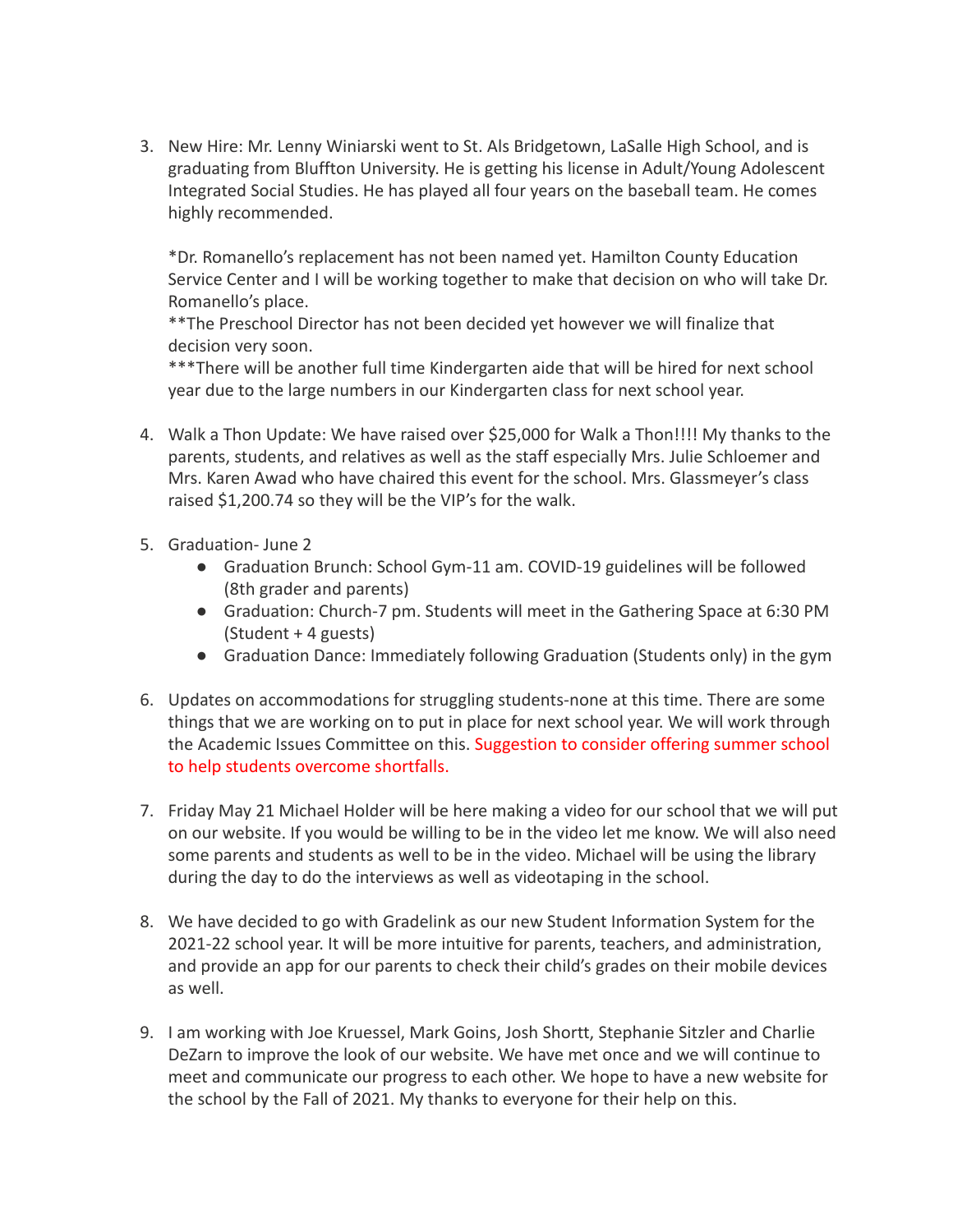# **Questions for Technology Teacher (Mr. Shortt) from Education Commission (Winter 2021)**

## *New job acclimation/support:*

- Now that we're more than half way through the year, what are your biggest struggles compared to the beginning of the year? Do you feel like you're making progress? If not, why not? The biggest struggles continue to be with our vendors/service providers. I feel like we are making progress here slowly but surely, and there are irons in the fire to work some of these out permanently.
- When we last connected, you mentioned the struggles of different platforms all being supported by different vendors, having the right access, etc – has that been resolved? Any help needed? It has been resolved to a degree. We are in the process of switching vendors for a few services, but there were LOTS of issues with support/contact where Mrs. Birck had left her name attached, and we had to get through quite a bit of red tape to get control back.
- Do you feel you have a good support system and resources to do your job effectively and efficiently? What would make your job easier?
- The Ed Commission previously had concerns about the "Technology" role including tech support for the parish/staff, technology teacher and many other hats and overall capacity to do it all and ensure the school is effectively progressing/integrating technology – how is this working?
	- What technical tasks are you taking on that are outside the classroom? I am essentially in-house support for everything except the office copiers, If I can't resolve it, then it is passed to an outside vendor (typicall Fuller).
	- What are your daily responsibilities? Run/Teach classes, recess and lunch supervision, car/bus duty, troubleshoot equipment/network issues throughout the building as they arise.
	- Do you have an "official" job description? If so, please share.
- What have you accomplished so far this year that you are proud of? What makes you excited? I am proud that we managed to get through this insane year in a relatively "normal" fashion. This was not easy. There are some other things that I don't believe I'm at liberty to discuss just yet, that will affect St. Dominic next year, and moving forward.

## *Technology Curriculum:*

- Have you changed the curriculum from the last instructor? If so, please share the new one. What is the focus of the computer class curriculum per grade/per trimester? (FYI - links to previous curriculum we had received from last Computer Teacher is below for reference)
	- [Technology](https://drive.google.com/file/d/17fjgAh1b-QilYK8oMlLZs_5OCVScd8BQ/view?usp=sharing) Curriculum Skills Grade K-2.docx
	- [Technology](https://drive.google.com/file/d/1j24qz-b0hmX44I7nDEKqyOFaucMfN33A/view?usp=sharing) Curriculum Skills Grade 3-5 .docx
	- [Technology](https://drive.google.com/file/d/1-uOTFo_7vgo_ZGPrWi29vwPjx5aOawH0/view?usp=sharing) Curriculum Skills Grade 6-8 .docx

My first year in a new building, I tend to keep my mouth shut and my eyes/ears open. Unless it's something egregious, I tend to not rock the boat too much. I like to see what is or is not working, and go from there. This year I have used the archdiocesan graded course of study as the benchmark, as well as utilizing Mrs. Birck's framework.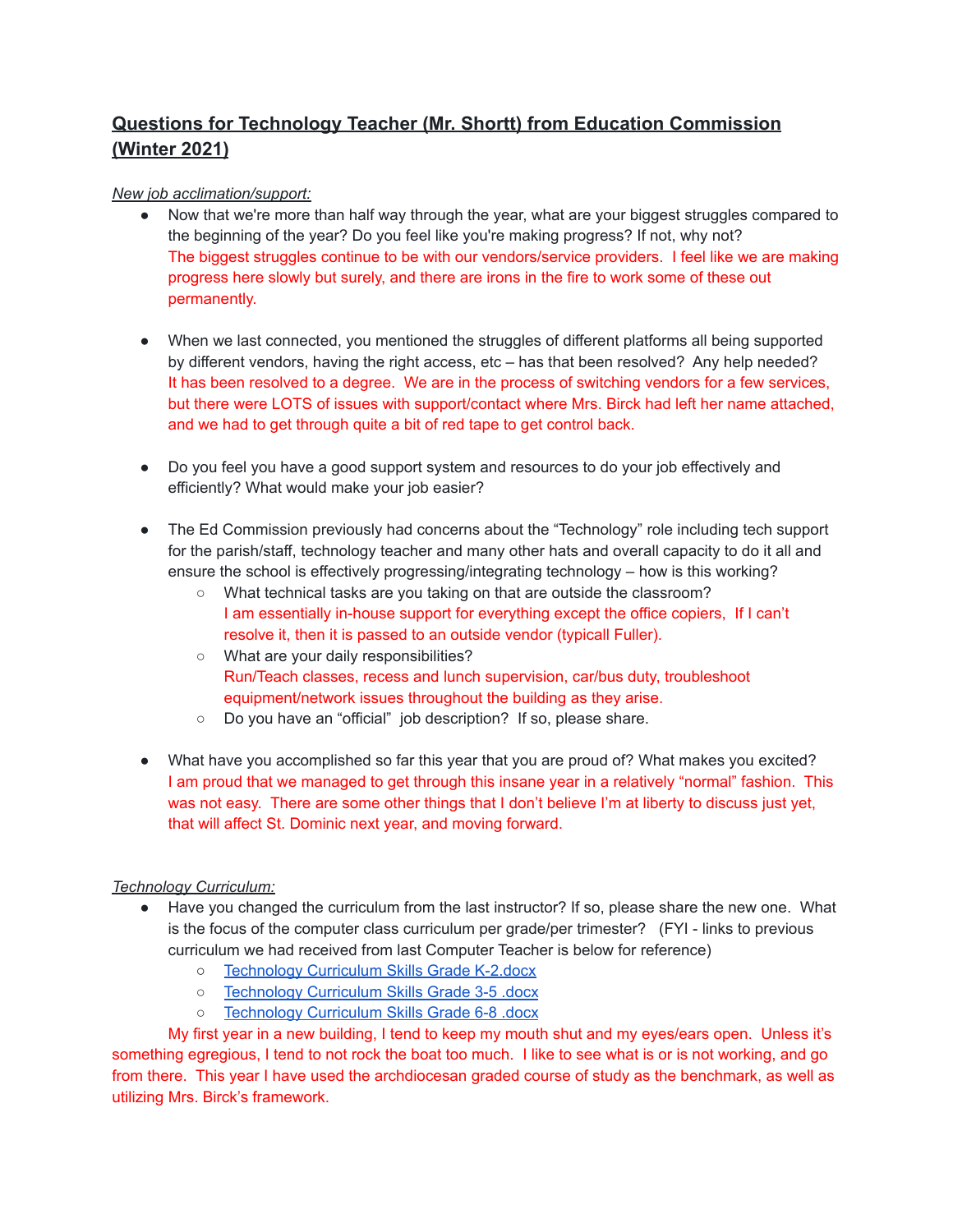● Is there a standard recommended curriculum by grade level provided by the state or other governing group? If not, how is this decided/benchmarked to ensure consistency with other schools?

Yes, the Archdiocese of Cincinnati has a graded course of study.

- Some previous computer class activities involved learning powerpoint, excel, 3D modeling software, computer coding (with Scratch). Are you teaching any of these? Or similar? Or something you see as more beneficial? Students learned the Google versions of MS Office suite such as Docs, Sheets, and Slides. Their use depended on grade level appropriateness, as did the projects. We had issues with both 3D printers throughout the year, but Angie Cox and I were able to tag team a project with the Junior High students where they produced "name plates" for their desks. The plan is to get more into coding and 3D modeling next year as things begin to normalize a little more.
- I hear the kids play the typing game a lot. What grade levels and amount of time are spent on this on a weekly/monthly/yearly basis? What are your expectations for typing proficiency through the grades?

The "typing game," isn't actually a game. It's lesson based typing instruction through typing.com. When a student completes 3-4 lessons, they are automatically rewarded with a "game" as a break from the actual lessons, but make no mistake, it is absolutely still skills based instruction. I don't start introducing typing.com until well into 2nd grade, though the groundwork for it starts being laid in 1st grade. With typing being a lot like reading, you cannot hold all students to the same standards. The program does an assessment of their skills, and starts them where it believes they need to be. I monitor the students and their progress, and can see what goals are achieved not only in real time, but also by looking at their accounts. My expectations are that by 6th grade, they should be well on the way to proficiency, but if you're asking for a specific "words per minute" number, I don't use that as a gauge.

• Not being part of the graded course of study, what assessments of "technology literacy", if any, are done with the students? How do you (or parents) understand if students have mastered desired skills? How do we ensure the retainment of computer skills taught from week to week, year to year?

The assessments are the projects that we work on in class. Sometimes it may be a collaborative effort with their homerooms, and sometimes it may be a multi-week project in the lab. The results of those projects, and sometimes the need to extend them past where I thought they needed to end are what I used.

● Do you feel your time with each class, per week, is sufficient to teach what you feel important for the students to learn? Yes, though in some cases with the younger ones, it may actually be too much.

## Technology Integration in Broader Curriculum/classrooms

• Is there an education plan for the teachers to continue to invest in their technology upskilling and better equip them as they integrate technology deeper in the classroom/virtual learning? There is a technology plan within the school's strategic plan that Bill and I have been discussing. I have made several recommendations on upgrades with equipment and services, which are currently being worked on.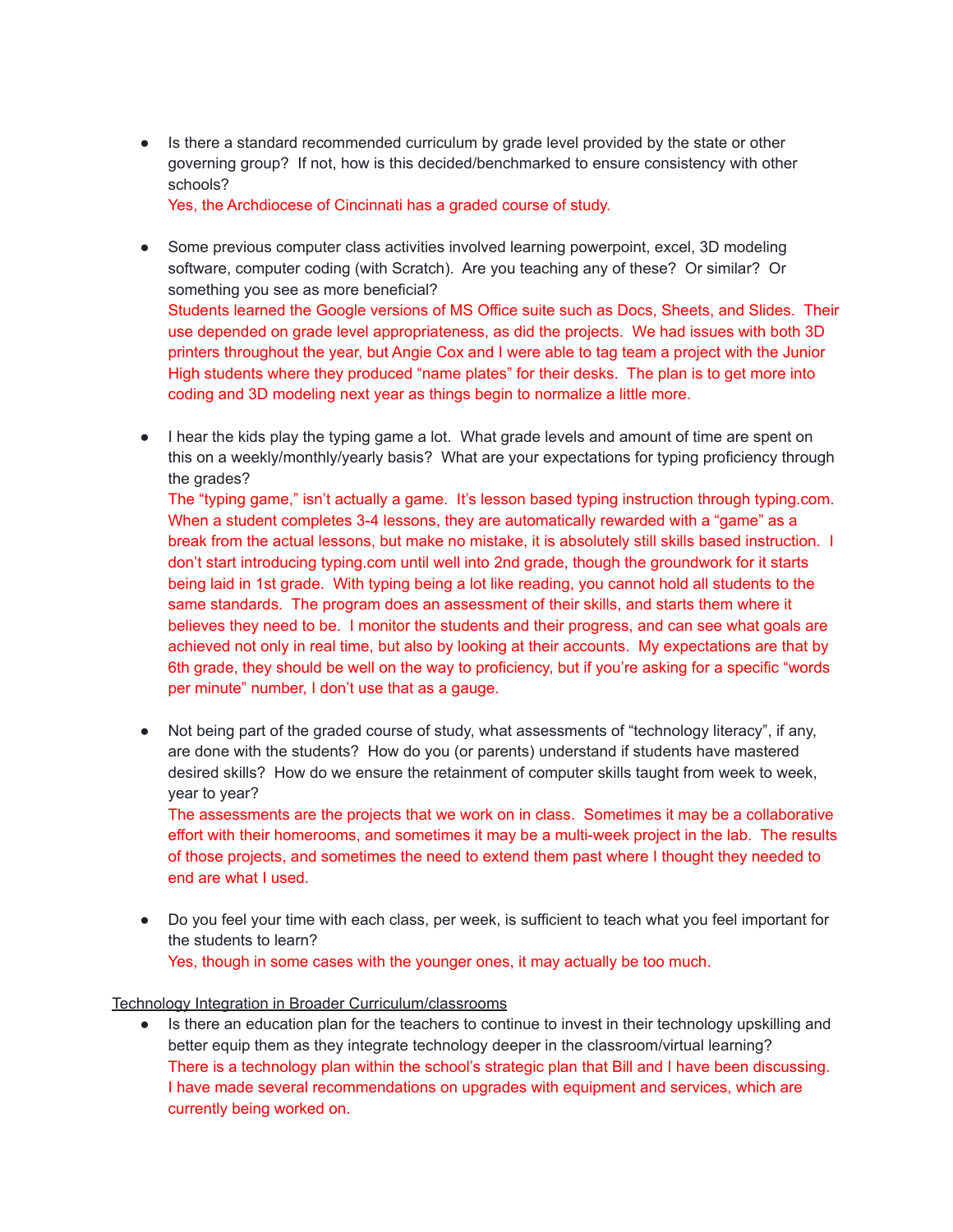● How do you collaborate with the grade level teachers in teaching technology and/or ensuring the proper integration of learned skills into the broader curriculum? (e.g. if you are teaching a certain class excel, do you let the grade level teachers know so they can integrate the use of excel into one of their match/science projects?)

This is something that has had lots of moving parts this year for multiple reasons. As the year has gone on, and the classroom teachers and I have become more comfortable with each other, the collaboration efforts have grown. There have been plenty of collaborative projects across grade levels this year, and though they aren't quite where I'd like them to be as of this writing, I am in the process of setting summer planning sessions up with the teachers to get something more concrete put together.

- Do the grade level teachers assume some role in teaching technology as well? They do. As we slowly add more Chromebooks into the mix, this role will grow.
- How can we better integrate technology into the everyday *operations* of the classrooms? Are we doing enough? Too much? Too little? Are our teachers comfortable using the Technology resources available to them? Most every teacher in this building has what I would call at least a working knowledge of technology. Obviously some are far more advanced than others, but this is something Bill and I have discussed, and are working on plans to help get some of the folks who are behind a little more caught up. I would say that we are doing "enough," but this year has been one for the ages. Compared to other schools I've taught at, this faculty is definitely the most comfortable and willing to learn.

## *General thoughts on K-8 Technology in Education...:*

- What are the common weak spots among St Dominic students in computer usage and technology know-how? As of now, the biggest weak spot I have noticed is the lack of ability to translate proper grammar into print on a computer. I have been working with 3-5 on this over the last few weeks. I have also been trying to hammer that they need to remember their Google sign-ins. This has been a
- school-wide issue. • To the best of your knowledge what are other schools doing that St Dominic is not?
- This is not something that I have a frame of reference on currently. I've been concentrating on trying to get St. Dominic taken care of on several fronts.
- What opportunities should be available to students for technology learning outside the classroom?

## Looking Ahead...

● What are your goals looking forward to the end of this school year and future years? I would like to see us get back to a more normal situation next year, though we don't have a lot of control over that. The handful of goals that I set for the building going into next year are in progress, but I'm not comfortable announcing them until all the i's are dotted and t's are crossed. Bill knows where we stand on these projects and if he would like to discuss them, he will.